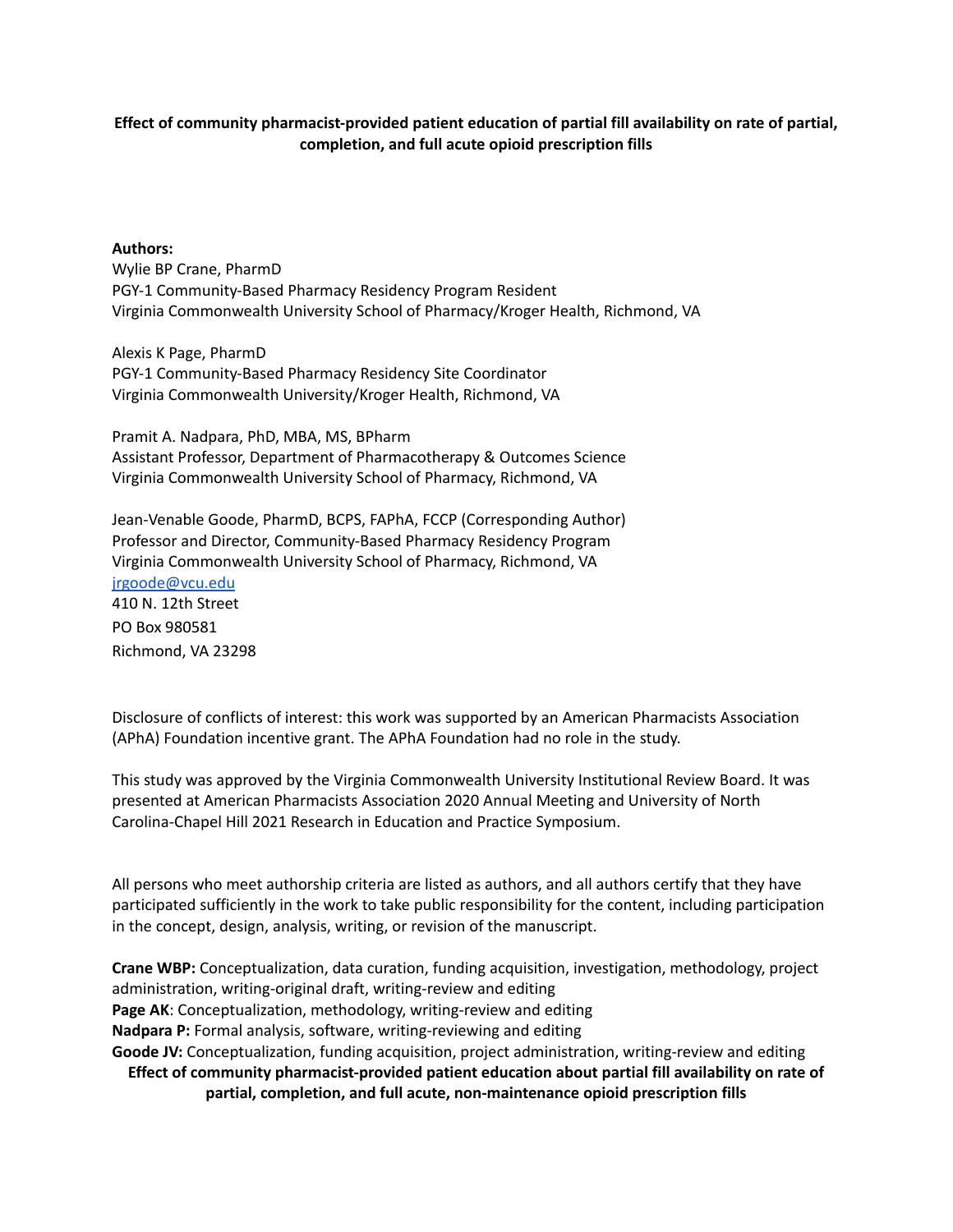Abstract

**Background**: There were 49.860 opioid-related deaths in the US during 2019, which accounted for 70.6% of the total 70,630 drug overdose deaths that year. More than 191 million opioid prescriptions were filled in the US during 2017 and survey data indicated that about 11.4 million people aged 12 years and older misused prescription pain relief medications in the previous year after obtaining it from friends or family either with or without their knowledge. Studies have shown patients often have leftover medication following a procedure and do not always dispose of medication properly. Virginia law allows Schedule II prescriptions to be filled in partial quantities as long as the total quantity does not exceed the written quantity and the remaining portions are filled within 30 days of the written date.

**Objectives:** To 1) measure the percentage of acute, non-maintenance opioid prescriptions filled as partial quantities after community pharmacist-provided patient education of availability about partial fill and the percentage subsequently filled to completion; 2) determine which acute, non-maintenance opioid pain prescriptions are filled as partial, full, and completion fills; and 3) identify patient reasons and demographic trends for partial, full, and completion fills of acute, non-maintenance opioid prescriptions.

**Methods:** Five-month retrospective analysis of a pharmacist intervention program for acute, non-maintenance opioid prescription partial fills at two pharmacies of a national community pharmacy chain. Included drugs were codeine, hydrocodone, hydromorphone, meperidine, methadone, morphine, oxycodone, tramadol, and these products combined with acetaminophen. Excluded prescriptions were non-opioid, non-oral drugs or greater than 10-day supply. Pharmacists educated patients at prescription drop-off or via phone for electronic prescriptions and patients chose fill quantity. At pick-up, patients 18 years and older were asked to complete a 9-question survey that determined demographic information and reasons for choosing a partial or full fill. Patients who completed the survey received a \$5 store gift card. Drug usage reports were used to identify prescriptions filled during the intervention period.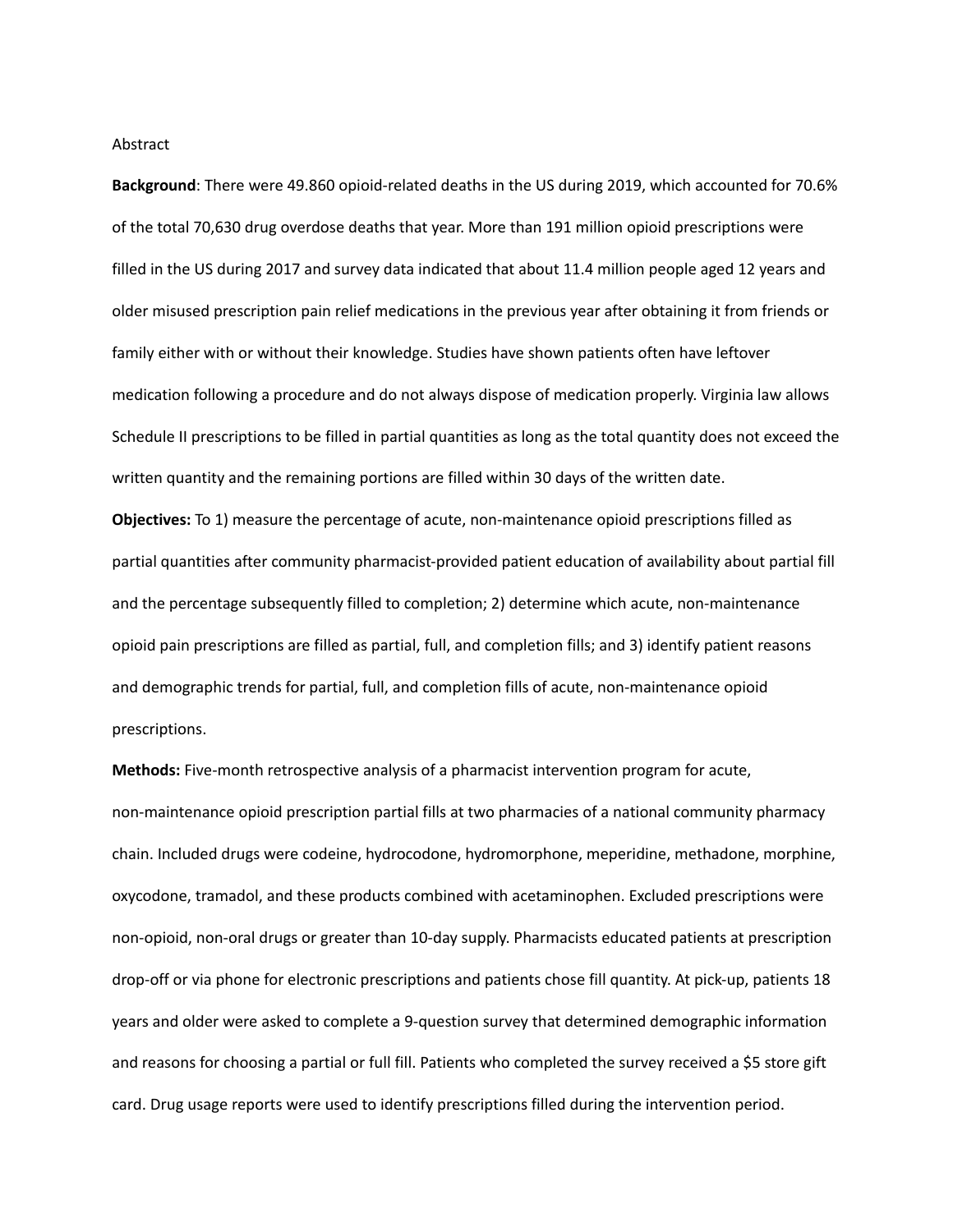**Results:** 25.6% of prescriptions were partially filled for the first fill and 31.9% of these were subsequently filled to completion. Hydrocodone-APAP was the most commonly-filled prescription accounting for 35.8% of full, 28.3% of partial, and 36.4% of completion fills. Motivation was driven by the pharmacist's suggestion (48.5%) for partial fill and desire to have the medication if needed (36.6%) for full fill. **Conclusions:** Pharmacist offer of partial filling of acute opioid prescriptions resulted in decreased opioid dispensing between two community pharmacies with patients citing pharmacist suggestion of partial fill as a motivator.

**Keywords**: opioid, partial fill, community pharmacy, opioid diversion

## BACKGROUND

The opioid epidemic in the United States that began during the 1990s continues to affect the lives of countless people. In 2019, there were 49.860 opioid-related deaths in the US, which accounted for 70.6% of total 70,630 drug overdose deaths that year.<sup>1</sup> A myriad of opioids contribute to the problem, both prescription and non-prescription (e.g., heroin). Among prescription opioids, methadone, oxycodone, morphine, and hydrocodone are the most common prescription drugs that are linked to overdoses. <sup>2</sup> Rates of natural and semisynthetic opioid (e.g., oxycodone and hydrocodone) overdose deaths more than tripled from 2000 to 2009 and these rates more than quadrupled from 2000 to 2016 and 2017. Rates showed a slight decrease during 2018 at 3.8 times higher than during 2000.<sup>3</sup>

According to data from 2016, 11.5 million Americans reported prescription opioid misuse. <sup>4</sup> More than 191 million opioid prescriptions were filled in the US during 2017 and survey data indicated that about 11.4 million people aged 12 years and older misused prescription pain relief medications in the previous year.<sup>4,5</sup> More than half of these people obtained these medications from family members or friends with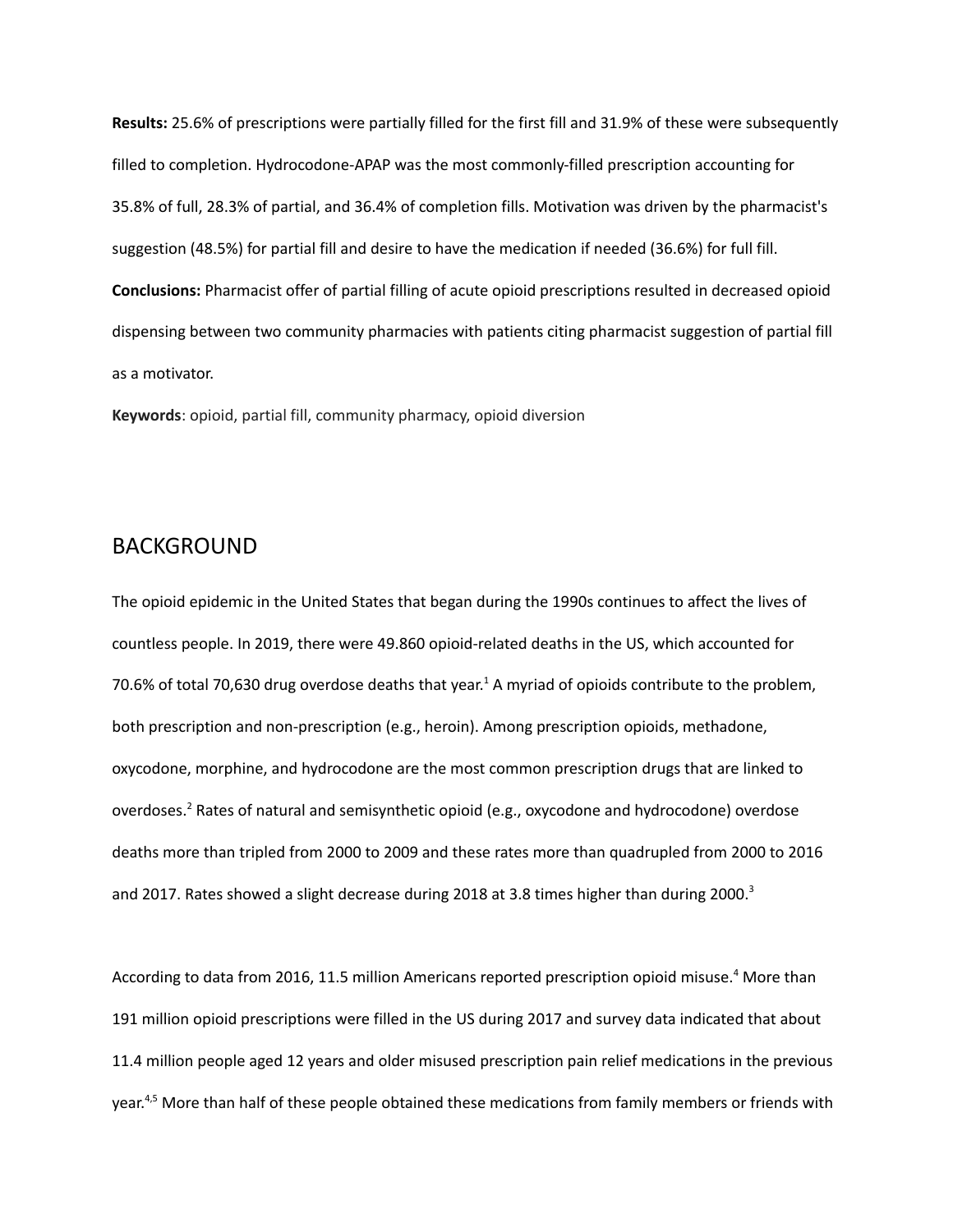or without their knowledge.<sup>5</sup> Similar data has been reported elsewhere.<sup>6</sup> Furthermore, a case-control study of people who overdosed on opioids showed the odds of overdose among people who did not have a prescription for opioids nearly tripled when they had family members with opioid prescriptions.<sup>7</sup>

Possession of unused opioids after a procedure is one known opportunity for such diversion. According to one study, 91.2% of surveyed patients received opioid prescriptions following a procedure, 77.3% of these patients had unused medication following their recovery, and 61.5% of the total quantity of opioids were leftover -- a total of 55,199 opioid pills.<sup>8</sup> Nearly a third of the patients reported they did not use any opioids at all during their recovery and a third reported they were prescribed too many opioids.<sup>8,9</sup> Other studies have discussed similar findings.<sup>10,11</sup> However, the vast majority of patients, sometimes up to 90%<sup>8</sup>, did not dispose or plan to dispose of their unneeded medication.<sup>12,13</sup> This information supports additional data estimating that up to 40% of prescription medications are unused.<sup>6,13</sup> While patients may not need the full quantity of prescribed opioid medication, the decision to keep unused medications becomes a problem when they are stored or disposed of improperly. This presents a prime opportunity for diversion.<sup>6,12</sup>

The considerations of unused medication disposal have previously been studied, and while most patients reported they kept the medication for themselves, some patients admitted to giving their surplus medication to someone else.<sup>5-8,12,13</sup> Around one third of respondents reported disposing of their medications and, of these, about half of recipients reported using drug take-back programs or return bins. Next common methods were flushing pills down the toilet, throwing them away in the trash, and "other". The majority of respondents disposed of their medication within one month of finishing treatment but others waited over a year to do so. The primary reason for keeping the medication was for an unknown future use. Patients who received education about the importance of disposing of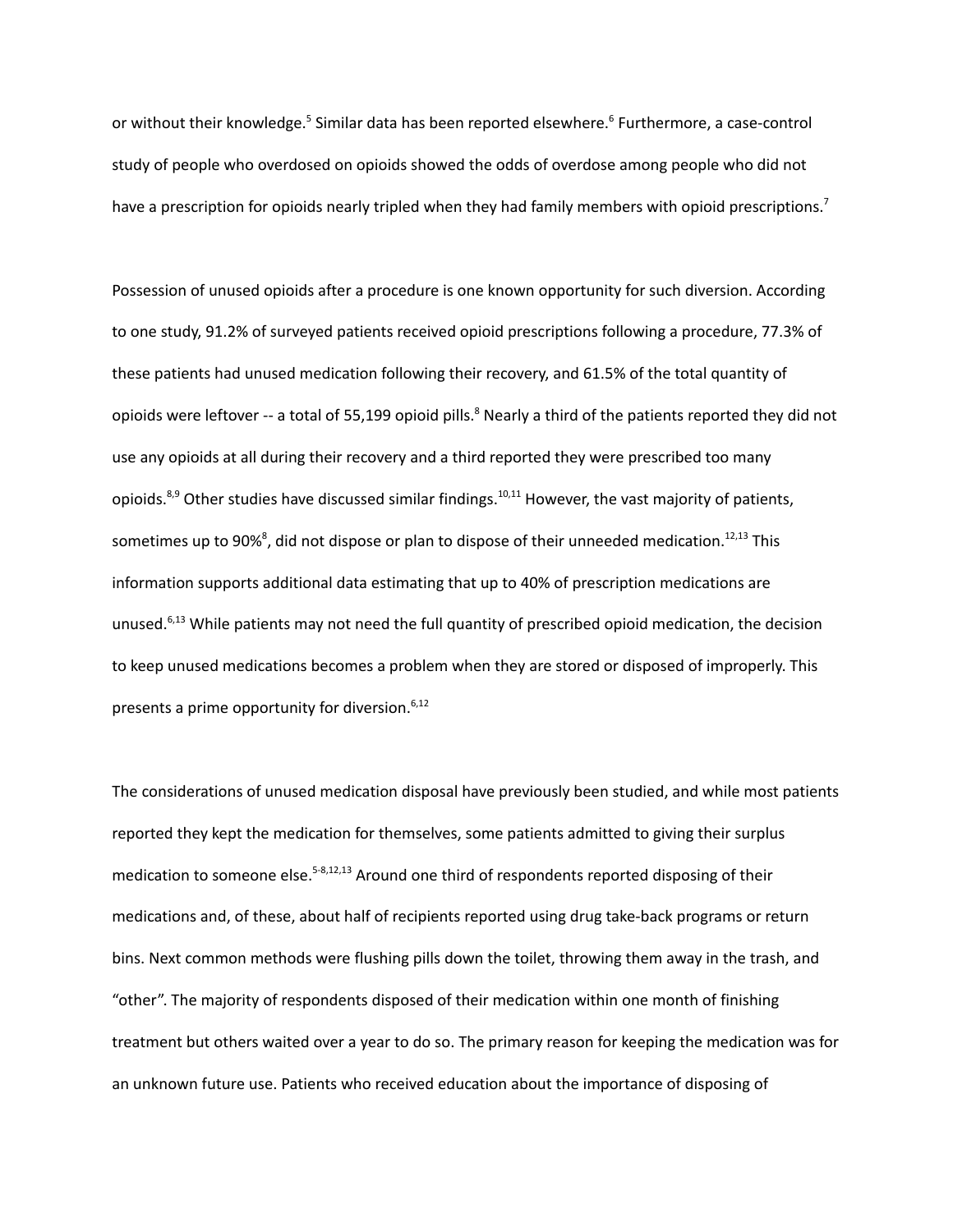unwanted medications and methods for doing so disposed of their unused medication more frequently than those who did not receive education.<sup>13</sup> Another study found that only 18% of patients are provided counseling about proper medication disposal by the prescriber. 9

One study went a step further to determine the likelihood of whether patients would fill a partial amount of their medication; 51% of those surveyed indicated they would be "likely" or "very likely" to do so.<sup>13</sup> Among the reasons for not filling a partial quantity, patients most frequently indicated they wanted to have the medication if they needed, that they did not want to make another trip to the pharmacy, that the prescriber wrote for the amount of medication they would need, that they wanted to have leftover medication for possible future use, and that they would pay the same copay regardless of quantity filled so they wanted to make the more economical choice. <sup>13</sup> Partial fills, like those mentioned in the study, were included in the 2016 amendment to the Controlled Substances Act.<sup>14</sup>

Virginia law allows Schedule II prescriptions to be filled in partial quantities as long as the total quantity does not exceed the written quantity and the remaining portions are filled within 30 days of the written date. <sup>15</sup> Select pharmacists at Kroger Pharmacy in the greater Richmond area currently exercise this law by educating patients about the option to fill Schedule II opioid prescriptions as a partial quantity to minimize unnecessarily dispensing unneeded opioids for the treatment of acute pain.

Pharmacists at two of these pharmacy locations counseled eligible patients about partially filling their acute opioid prescription at the point of prescription drop-off and patients may choose what quantity they want filled. If the prescription was electronically transmitted, pharmacists called the patient to counsel before arrival. If patients were not available by phone, a 3-day supply or half the written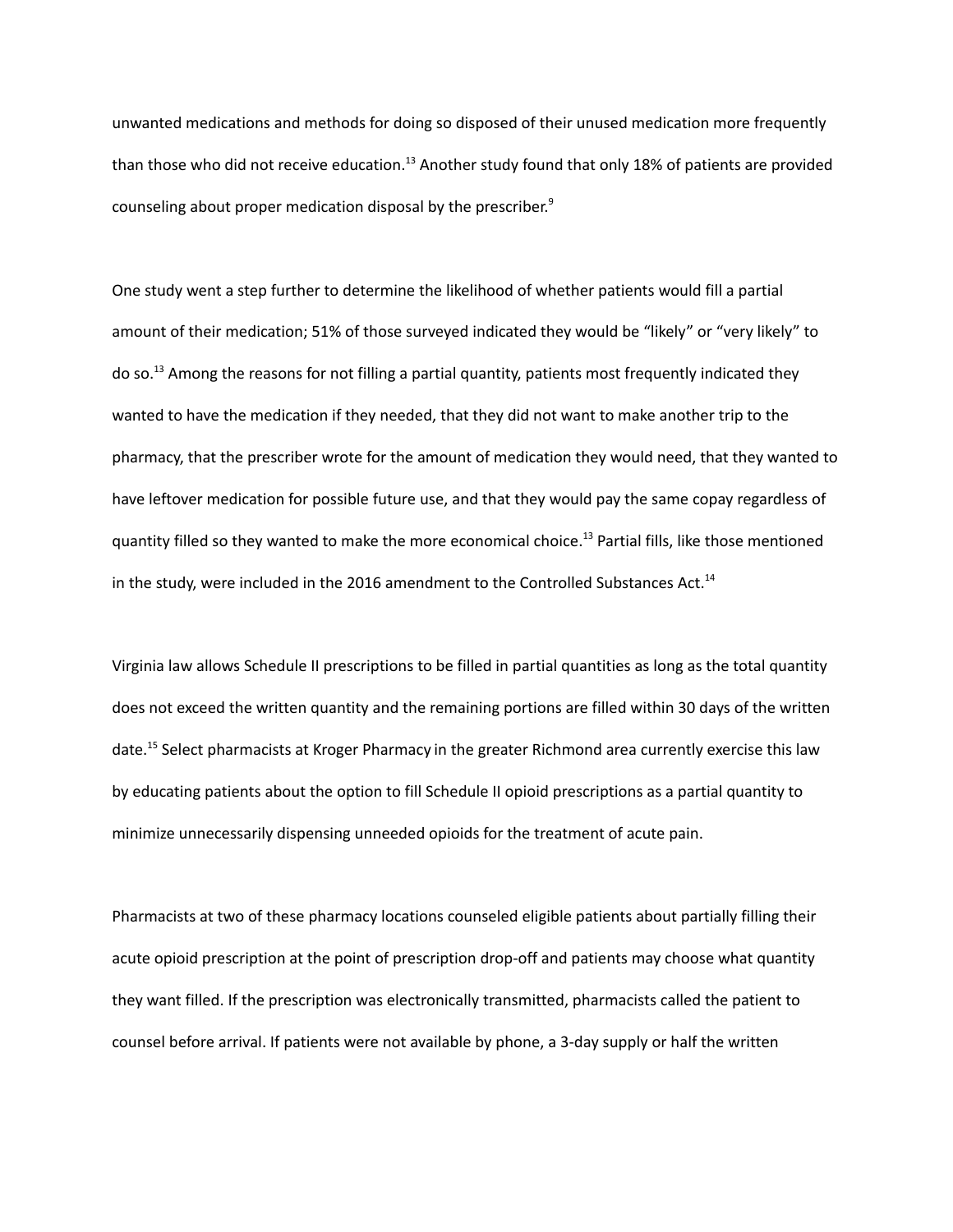quantity, whichever was less, was filled and patients were able to change this upon arrival to pick up the prescription.

## **OBJECTIVES**

To 1) measure the percentage of acute, non-maintenance opioid prescriptions filled as partial quantities after community pharmacist-provided patient education of availability about partial fill and the percentage subsequently filled to completion; 2) determine which acute, non-maintenance opioid pain prescriptions are filled as partial, full, and completion fills; and 3) identify patient reasons and demographic trends for partial, full, and completion fills of acute, non-maintenance opioid prescriptions.

# **METHODS**

This was a retrospective analysis of the pharmacist-provided education for opioid partial fills at two geographically and socioeconomically diverse national large community chain pharmacies in the greater Richmond area.

The data collection period ran for five months. Included drugs were codeine, hydrocodone, hydromorphone, meperidine, methadone, morphine, oxycodone, tramadol, and products that combine these active ingredients with acetaminophen or naloxone. Excluded prescriptions were non-opioid, non-oral prescriptions with greater than 10-day supply.

Additionally, pharmacists requested that patients filling prescriptions that met inclusion criteria complete a 9-question survey consisting of fill in the blank, multiple choice, and select all that apply questions. The survey, developed by the investigator, determined age, gender, ethnicity, education level,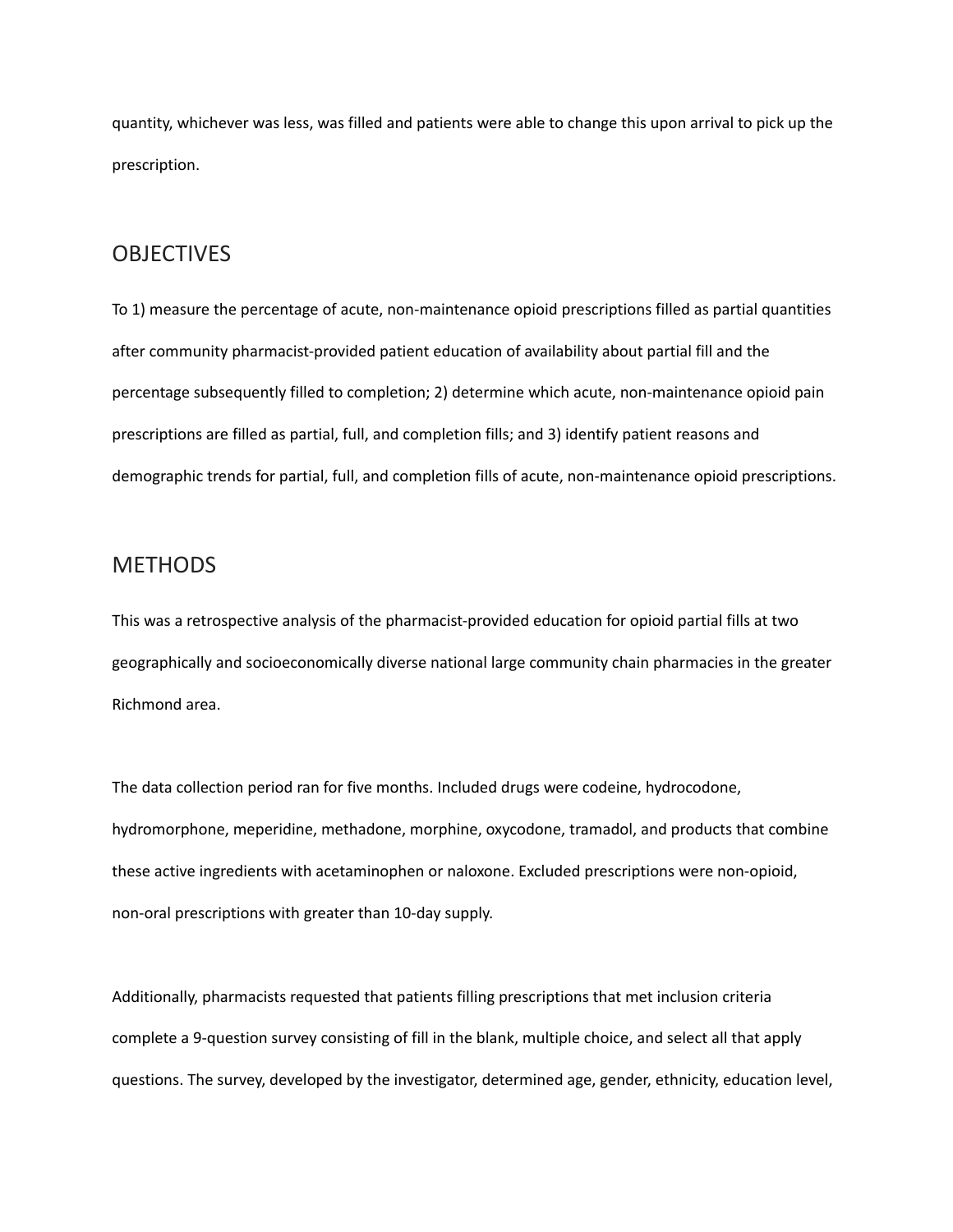income, prescription insurance, previous opioid use, reasons necessitating treatment, and reasons for choosing a partial or full fill. Two separate surveys were administered depending on whether the fill was an initial or completion fill. Patients who completed a survey were offered a \$5 store gift card. If the patient denied the survey, the pharmacist wrote "DECLINE" on the survey and filed it with other responses. Blank surveys were kept in a folder by the primary pharmacist station. Executed surveys were filed in a "Surveys" file in a secure locked filing drawer in the patient consultation room. Surveys were not administered to patients under age 18 years.

At the end of the data collection period, the principal investigator used the pharmacy software system to run drug usage reports for all drugs that met the inclusion criteria. The prescription number, the quantity written, and the quantity filled were used to identify all prescriptions filled that met inclusion criteria and were used to count how many were filled as partial prescriptions. This was reported as a total percentage and then broken down into percent partial filled per included drug. Data collection also used the prescription number to identify and calculate the percent of partial prescriptions that were subsequently filled to completion. At the end of the data collection period, the researcher identified the percent of patients who partialed and did not return for the completion fill, the percent of patients who initially partialed their prescription but returned for the completion fill, and the percent of patients who requested the full prescription. Survey data also provided reasons for partial, full, and completion fills as well demographic data of the survey population. Statistical analysis was performed using SAS 9.4. This study was approved by the Virginia Commonwealth University Institutional Review Board (IRB).

### RESULTS

Of prescriptions that met inclusion criteria, 74.4% were filled fully and 25.6% were filled partially. Of the partially filled prescriptions, 66.7% were not subsequently filled, 1.4% were filled additionally but not to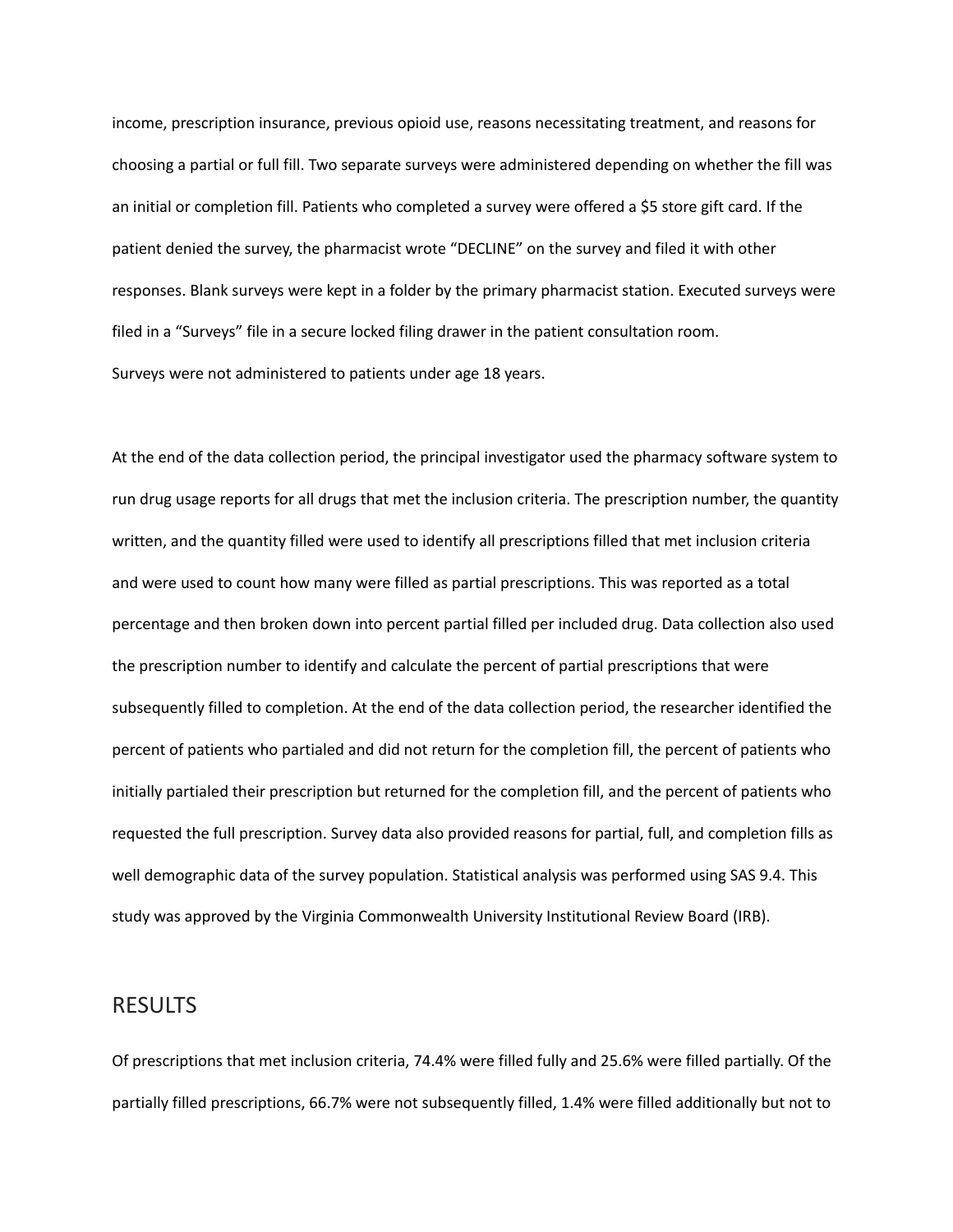completion, and 31.9% were filled to completion. Hydrocodone-APAP was the drug most commonly filled as a full prescription (35.8%) followed by oxycodone-APAP (20.4%), oxycodone HCl (15.9%), tramadol-APAP (10.9%), hydromorphone 2mg tablet (7.5%), acetaminophen-codeine (6.5%), tramadol-APAP (2.5%), morphine sulfate 10mg/5mL concentrate (0.5%). The drug most commonly filled only as a partial was hydrocodone-APAP (28.3%), oxycodone HCl (21.7%), oxycodone-APAP and tramadol HCl (19.6% each), acetaminophen-codeine (6.5%), hydromorphone 2mg tablet (4.3%). The only drug filled as a partial fill with an additional fill but not completed was acetaminophen-codeine (100%). Hydrocodone-APAP (36.4%) was the drug most frequently filled as a completion fill followed by oxycodone HCl and tramadol HCl (18.2% each), oxycodone-APAP (13.6%), hydromorphone 2mg tablet (9.1%), and acetaminophen-codeine (4.5%).

Of patients who filled their prescription as an initial partial fill, 48.5% indicated the pharmacist suggestion of the option as a motivator for their decision. Other reasons were the belief the patient would not need the full quantity (18.2%), that the medication was already filled as a partial fill when the patient arrived for pickup (13.6%), desire to avoid having leftover medication at home (12.1%), and patient apprehension about how they would react to the medication (7.6%). Full fill motivation was driven by desire to have the medication on hand if needed (36.6%), avoidance of an extra trip to the pharmacy to fill more medication (30.5%), the belief that the prescriber wrote for the amount the patient would need (19.5%), belief the patient would save money by picking up all of the medication together (11.0%), and desire to have leftover medication for possible future use (2.4%). Completion fill was primarily motivated by the prescription having already been filled as a partial when they arrived for the initial fill and the desire to have the remainder (55.6%), the need for more medication than the patient expected (22.2%), lack of a bad reaction to the medication (16.7%), and other (unspecified reasons) (5.6%).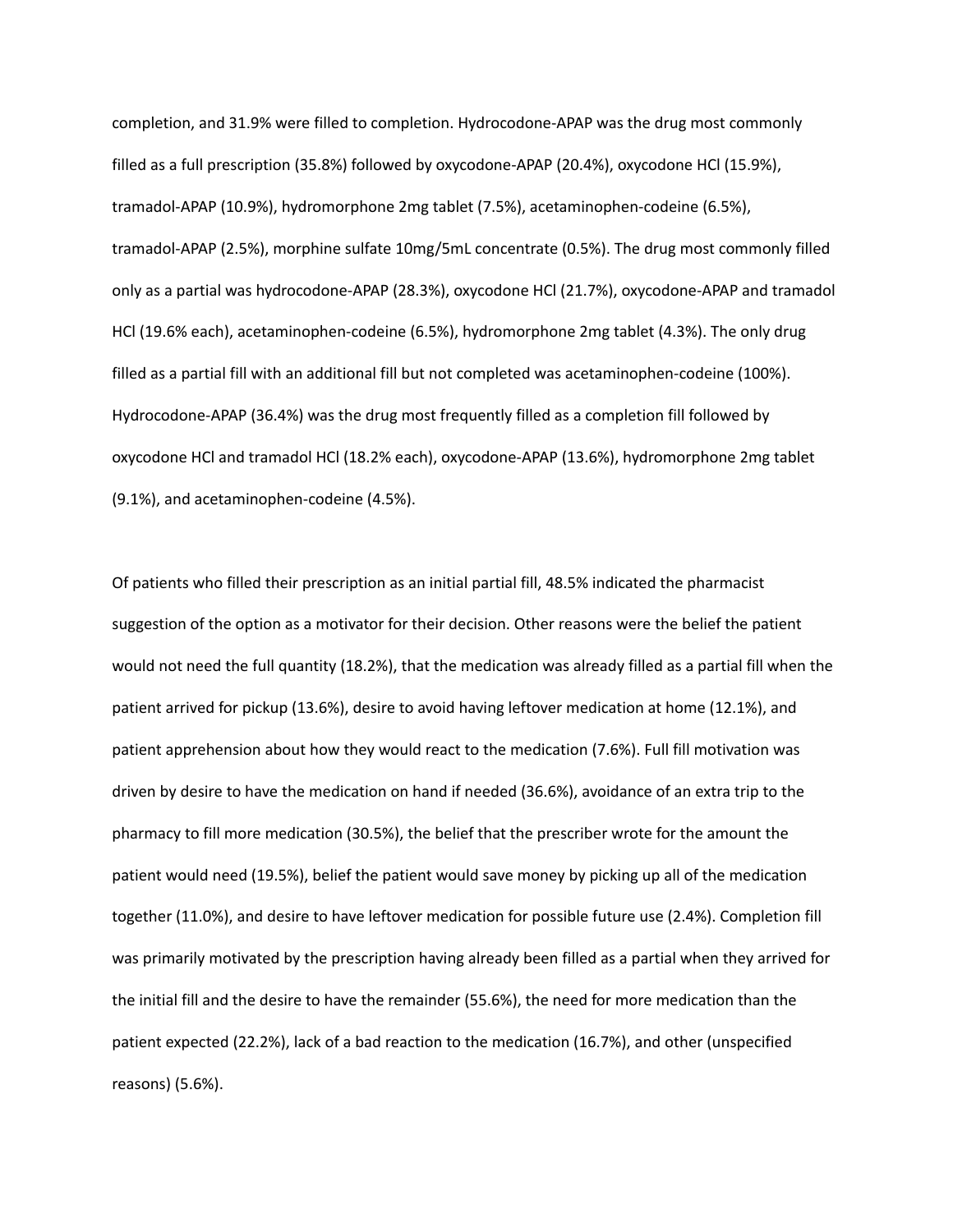Surveys of demographic information for initial fills (n=116) indicated the average age was 52.9 years, 53.9% female and 46.1% male. Race and ethnicity were 83.5% white, 9.2% Black or African American, 2.8% other, 1.8% American Indian or Alaska Native, 1.8% Asian, 0.9% Native Hawaiian or Other Pacific Islander. Highest level of education breakdown was 41.3% high school or GED, 33.9% Bachelors, 14.8% Masters, and 7.3% professional or doctorate. The remaining 3.7% of survey respondents did not answer. Annual household income breakdown was 33.0% \$25,000-\$50,000, 16.5% less than \$25,000 and \$75,000-\$100,000 each, 14.7% \$50,000-\$75,000, and 13.8% greater than \$100,000. The remaining 5.5% of survey respondents did not answer. When asked whether they had insurance to cover prescriptions, 89.9% answered they had insurance and 10.1% answered they lacked prescription insurance. Sixty-seven percent of respondents indicated they had previously used an opioid medication, 29.6% responded no, and 5.5% were unsure. The remaining 0.9% did not respond. Post-surgery recovery was the reason for opioid use among 62.4% of survey respondents, followed by injury (no surgery) (14.7%), post-dental surgery (12.8%), and other (7.3%). The remaining 2.8% of respondents did not answer.

Surveys of demographic information for completion fills (n=16) indicated the average age of respondents was 58.8 years, 93.8% white and 6.3% American Indian or Alaska Native. Regarding the highest level of education achieved, 37.5% of respondents selected Bachelors, 31.3% indicated high school or GED, 18.8% chose Masters, and 12.5% indicated professional or doctorate. Annual household income among survey respondents was 31.3% for less than \$25,000 and \$250,000-\$50,000 each, 25.0% chose \$75,000-\$100,000, and 12.5% selected greater than \$100,000. All respondents had insurance to cover prescriptions. Regarding previous opioid use, 87.5% of respondents answered yes and 12.5% responded no. Indication for opioid use was post-surgery recovery (68.8%), other (18.8%), and 6.3% for injury (no surgery) and post-dental surgery each.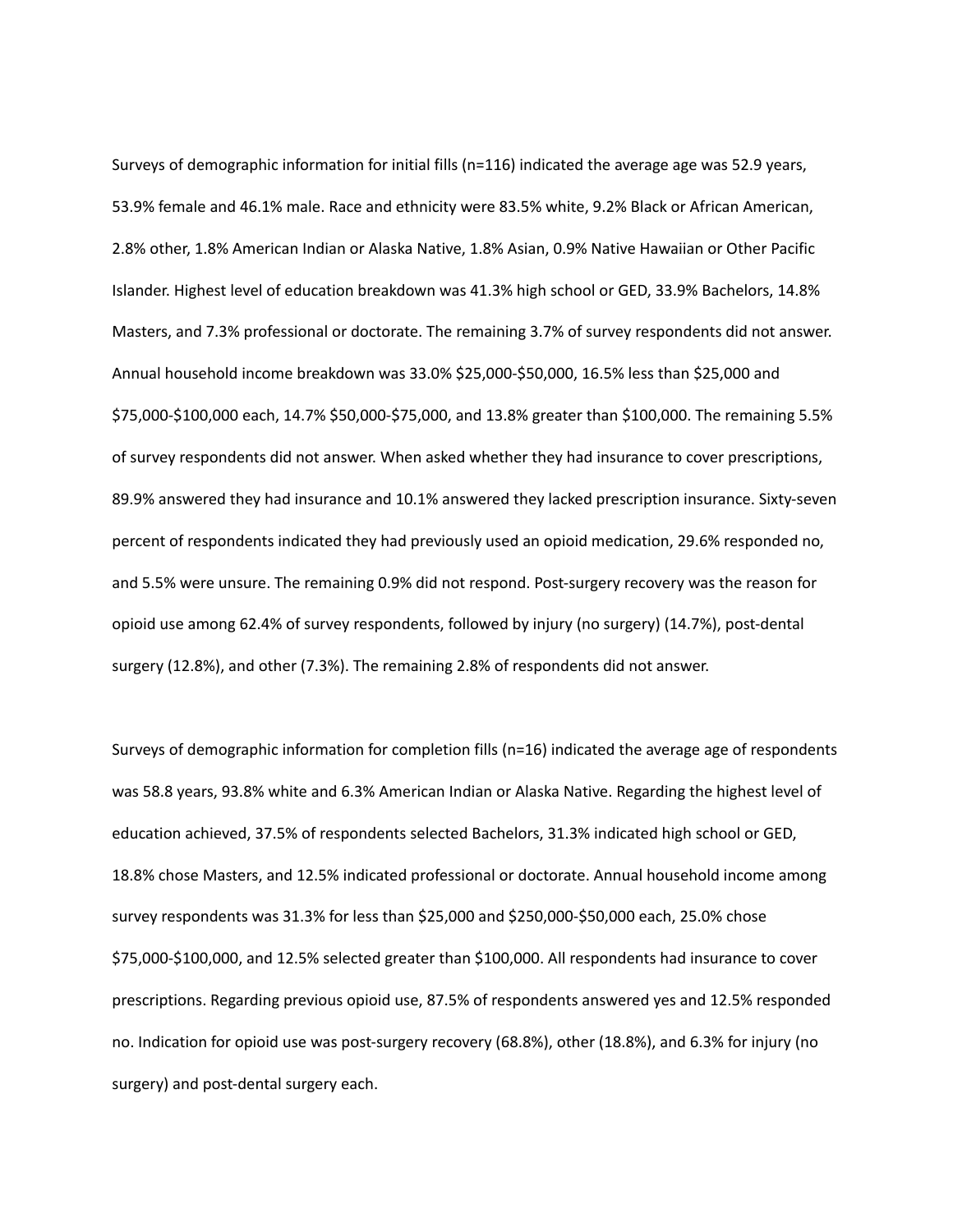Statistical analysis did not reveal any statistically significant differences among patient demographics. A p-value could not be calculated for some datasets because the sample size was too low to run statistical analysis. These categories included ethnicity, medication insurance coverage, previous opioid use, partial fill motivations, full fill motivations, and reasons for completion fill. Statistical analysis was performed but no statistical difference found for comparisons among age between partial and complete fill (p<0.202), gender differences (p<0.926), highest level of education completed (p<0.805), annual household income(p<0.339), and medication indication (p<0.393).

### **DISCUSSION**

Partial fill opportunities for patients receiving opioid partial fills may be an effective way to achieve goals of decreasing opioid diversion, an option that participants in previous research indicated would be accepted and that is afforded by the Controlled Substances Act of 2016.<sup>13,14</sup> Buffington reported that about 51% of patients indicated they would be "very likely" or "likely" to choose an opioid partial fill if given the option. The current study did not find that actual patient uptake in this population was congruent with the previous research, as evidenced by 74.4% of initial fills being filled fully. The previous study reported that the most significant barrier for patients who indicated they would not choose a partial fill would be the desire to have medication on hand if needed, which correlates with findings in this study. Subsequent reasons found in this study for choosing full initial fills aligned with Buffington's reports, which were inconvenience of returning to the pharmacy and the belief the prescriber wrote for the appropriate amount. Hydrocodone and oxycodone were the most commonly-filled medications, either partial or full, in this study, a finding that correlates to Ossiander's findings of most common drugs in opioid overdose. 2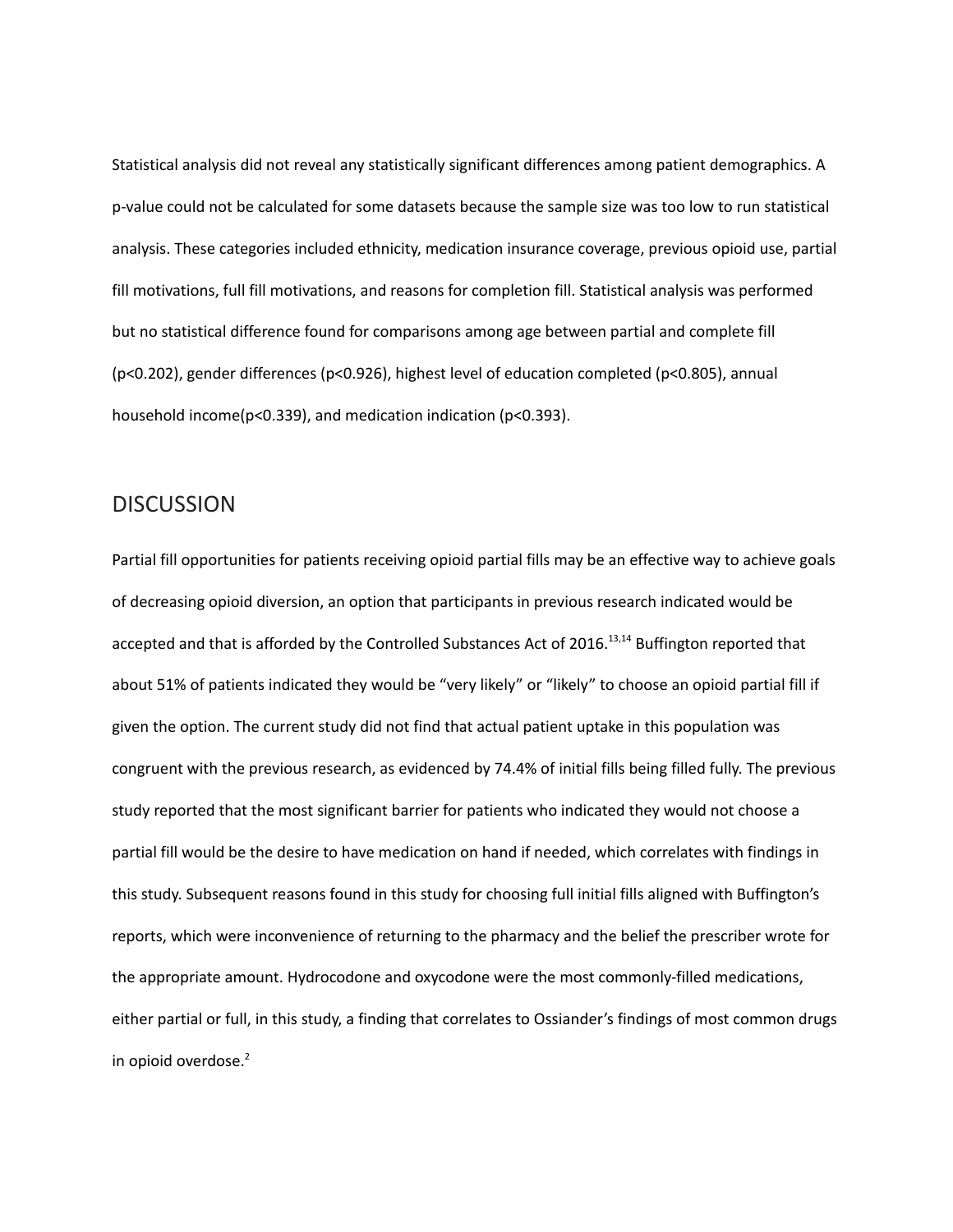Among the limitations of this research was the difficulty knowing whether a patient was using an opioid for acute or chronic use during the course of filling for the purpose of administering a survey. It was not uncommon to encounter a prescription that appeared to meet inclusion but, upon further evaluation of the patient's profile, was part of a regular pain management regimen. These patients may have received a research survey but their prescription was later excluded from data collection. Because of the anonymous nature of the surveys, their survey responses remained included in the data if they completed one. Furthermore, this research was conducted in the midst of all the regular dispensing duties and activities of running a busy community-based pharmacy so pharmacists had to be cognizant of whether a prescription met inclusion criteria and take the time to follow the steps for counseling and survey administration each time. This was compounded by the addition of the COVID vaccine adding to pharmacy team responsibilities during the course of the data collection time period. This research was also limited by a small sample size for completion of surveys.

### **CONCLUSION**

Pharmacist offer of partial filling of acute opioid prescriptions resulted in decreased opioid dispensing between two community pharmacies with patients citing pharmacist suggestion of partial fill as a motivator. Broad implementation could decrease opioid dispensing to decrease the chances of diversion in the community. It could also decrease the chances of patients having such a supply size that would put them at risk for addiction.

# REFERENCES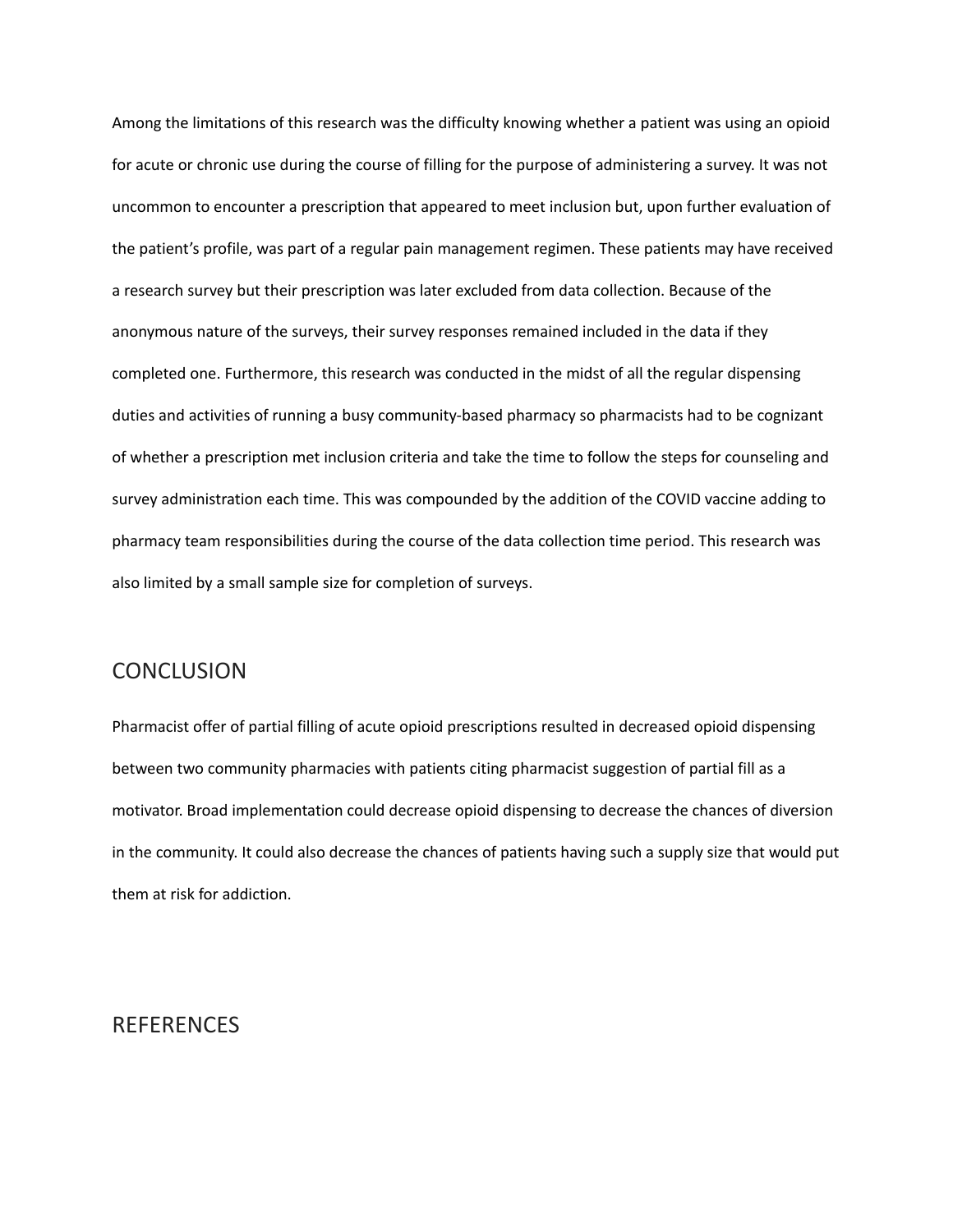- 1. Mattson CL, Tanz LJ, Quinn K, Kariisa M, Patel P, Davis NL. Trends and Geographic Patterns in Drug and Synthetic Opioid Overdose Deaths — United States, 2013–2019. MMWR Morb Mortal Wkly Rep 2021;70:202–207. DOI: http://dx.doi.org/10.15585/mmwr.mm7006a4external icon. Reviewed February 11, 2011. Accessed June 14, 2021.
- 2. Ossiander EM. Using textual cause-of-death data to study drug poisoning deaths. *Am J Epidemiol.* 2014 Apr 1;179(7):884-94.
- 3. Hedegaard H, Miniño AM, Warner M. Drug Overdose Deaths in the United States, 1999–2018. Hyattsville, MD: National Center for Health Statistics, Centers for Disease Control and Prevention, U.S. Department of Health and Human Services. January 2020. https://www.cdc.gov/nchs/data/databriefs/db356-h.pdf. Accessed June 14, 2021.
- 4. Centers for Disease Control and Prevention. Opioid overdose: prescription opioids. Centers for Disease Control and Prevention, U.S. Department of Health and Human Services. Reviewed August 29, 2017. https://www.cdc.gov/drugoverdose/opioids/prescribed.html. Accessed June 14, 2021.
- 5. Substance Abuse and Mental Health Services Administration. Key substance use and mental health indicators in the United States: Results from the 2019 National Survey on Drug Use and Health (HHS Publication No. PEP20-07-01-001, NSDUH Series H-55). Rockville, MD: Center for Behavioral Health Statistics and Quality, Substance Abuse and Mental Health Services Administration.

https://www.samhsa.gov/data/sites/default/files/reports/rpt29393/2019NSDUHFFRPDFWHTML /2019NSDUHFFR090120.htm. Published September 2020. Accessed June 14, 2021.

6. Lewis ET, Cucciare MA, Trafton JA. What do patients do with unused opioid medications? *Clin J Pain.* 2014;30(8):654–662.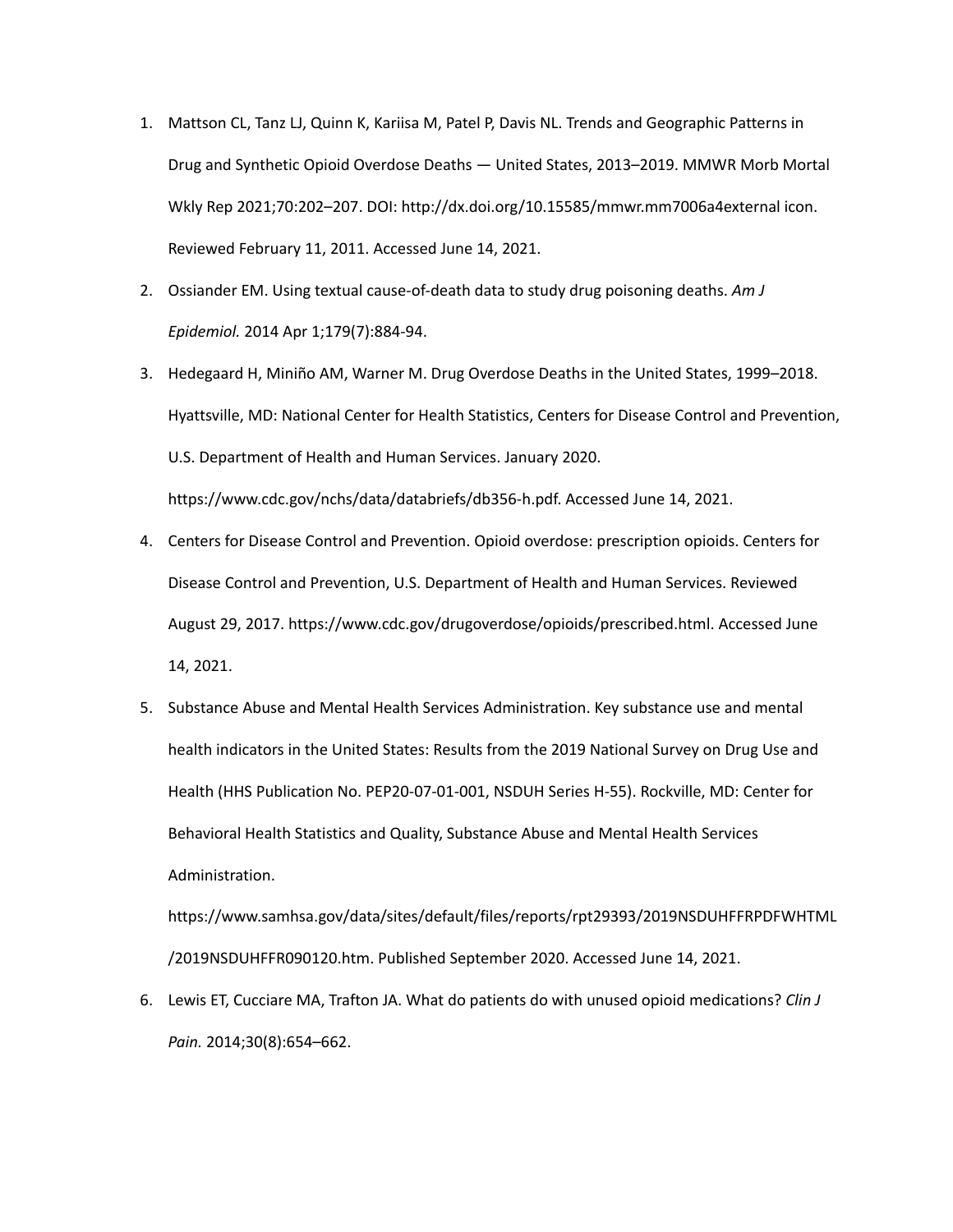- 7. Khan NF, Bateman BT, Landon JE, Gagne JJ. Association of opioid overdose with opioid prescriptions to family members. *JAMA Intern Med.* 2019;179(9):1186. doi:10.1001/jamainternmed.2019.1064.
- 8. Thiels CA, Ubl DS, Yost KJ, et al. Results of a prospective, multicenter initiative aimed at developing opioid-prescribing guidelines after surgery. *Ann Surg.* 2018;268(3):457–468.
- 9. Fujii MH, Hodges AC, Russell RL, et al. Post-discharge opioid prescribing and use after common surgical procedure. *J Am Coll Surg.* Jun 2018;226(6):1004-1012. Doi: 10.1016/j.jamcollsurg.2018.01.058. Published 28 Feb 2018.
- 10. Hill MV, McMahon ML, Stucke RS, Barth RJ. Wide variation and excessive dosage of opioid prescriptions for common general surgical procedures. *Ann Surg.* 2017;265(4):709-714.
- 11. Bartels K, Mayes LM, Dingmann C, et al. Opioid use and storage patterns by patients after hospital discharge following surgery. PLoS One. 2016;11(1):e0147972. Doi: 10.1471/journal/pone.0147972.
- 12. Bicket MC, Long JJ, Pronovost PJ, Alexander GC, Wu CL, Cl W. Prescription opioid analgesics commonly unused after surgery: a systematic review. *JAMA Surg.* 2017;152(11):1066–1071.
- 13. Buffington DE, Lozicki A, Alfieri T, Bond TC. Understanding factors that contribute to the disposal of unused opioid medication. *J. Pain Res.* 2019;12:725-732.
- 14. Registration of Manufacturers, Distributors, and Dispensers of Controlled Substances §829 Prescriptions. U.S. Department of Justice Drug Enforcement Administration Diversion Control Division website. https://www.deadiversion.usdoj.gov/21cfr/21usc/829.htm. Accessed June 14, 2021.
- 15. 18VAC110-20-310 Partial Dispensing of Schedule II Prescriptions. Virginia's Legislative Information System Code of Virginia website.